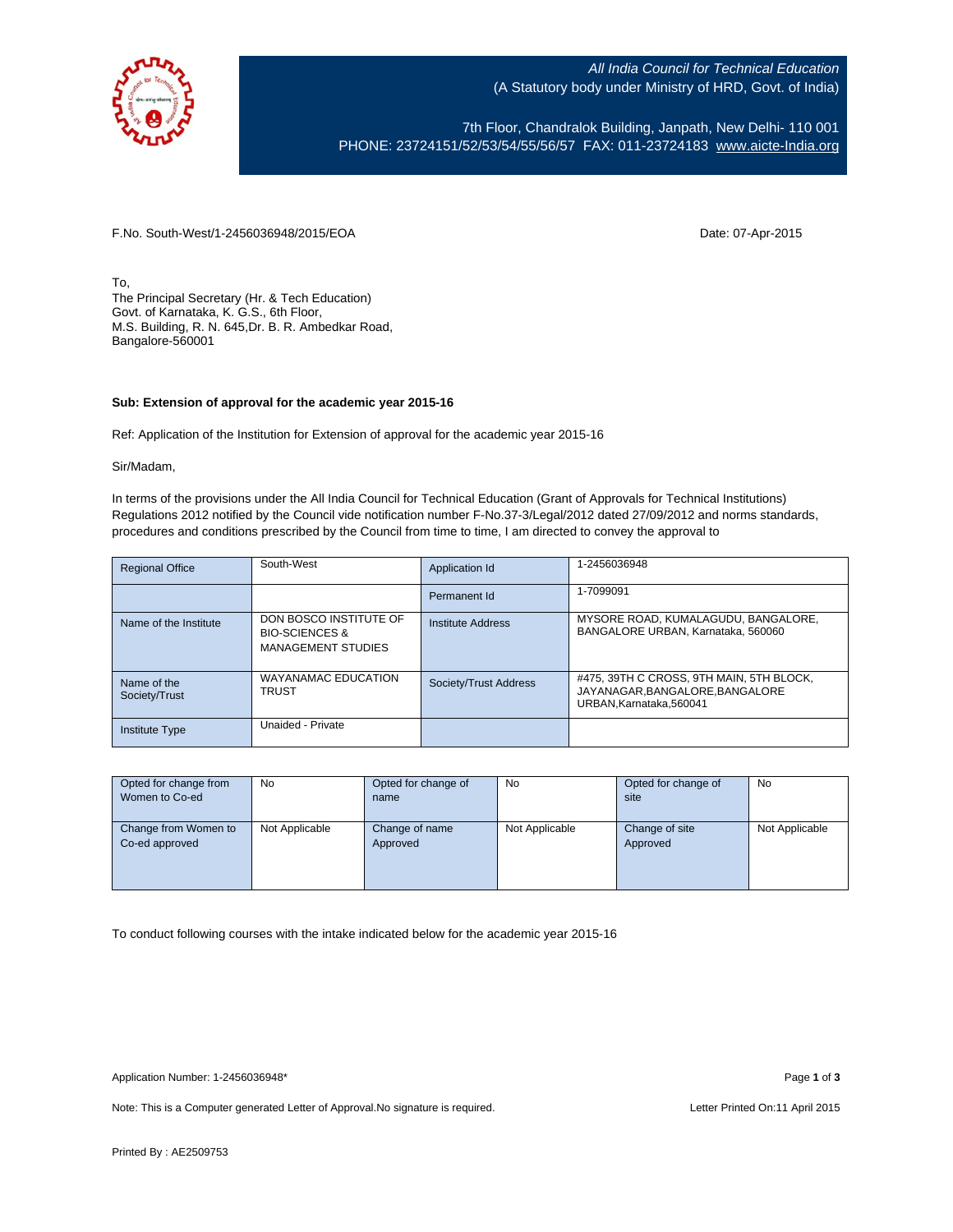## All India Council for Technical Education (A Statutory body under Ministry of HRD, Govt. of India)



7th Floor, Chandralok Building, Janpath, New Delhi- 110 001 PHONE: 23724151/52/53/54/55/56/57 FAX: 011-23724183 [www.aicte-India.org](http://www.aicte-india.org/)

| Application Id: 1-2456036948<br>Program | Shift        | Level                       | Course                                                        | Time<br><b>Full/Part</b>   | <b>Affiliating Body</b>               | S<br>ᡪ<br>$2014 -$<br>Intake | 흐<br>Approved<br>Intake<br>$\frac{6}{2}$<br>$\frac{1}{2}$ | status<br>Approval<br>$\overline{g}$ | status<br>Approval<br>$\frac{1}{2}$ | ollaboration<br>status<br>Ö<br>Approval<br>Foreign |
|-----------------------------------------|--------------|-----------------------------|---------------------------------------------------------------|----------------------------|---------------------------------------|------------------------------|-----------------------------------------------------------|--------------------------------------|-------------------------------------|----------------------------------------------------|
| <b>MANAGEMEN</b>                        | 1st<br>Shift | <b>POST</b><br>GRADUA<br>TE | <b>MASTERS IN</b><br><b>BUSINESS</b><br><b>ADMINISTRATION</b> | <b>FULL</b><br><b>TIME</b> | Bangalore<br>University,<br>Bangalore | 180                          | 180                                                       | <b>NA</b>                            | <b>NA</b>                           | <b>NA</b>                                          |

Note: Validity of the course details may be verified at www.aicte-india.org>departments>approvals

The above mentioned approval is subject to the condition that DON BOSCO INSTITUTE OF BIO-SCIENCES & MANAGEMENT STUDIES shall follow and adhere to the Regulations, guidelines and directions issued by AICTE from time to time and the undertaking / affidavit given by the institution along with the application submitted by the institution on portal.

In case of any differences in content in this Computer generated Extension of Approval Letter, the content/information as approved by the Executive Council / General Council as available on the record of AICTE shall be final and binding.

Strict compliance of Anti-Ragging Regulation:- Approval is subject to strict compliance of provisions made in AICTE Regulation notified vide F. No. 37-3/Legal/AICTE/2009 dated July 1, 2009 for Prevention and Prohibition of Ragging in Technical Institutions. In case Institution fails to take adequate steps to Prevent Ragging or fails to act in accordance with AICTE Regulation or fails to punish perpetrators or incidents of Ragging, it will be liable to take any action as defined under clause 9(4) of the said Regulation.

> **Dr. Avinash S Pant Actg Chairman, AICTE**

Copy to:

- **1. The Regional Officer,** All India Council for Technical Education Health Centre Building Bangalore University Campus Bangalore - 560 009, Karnataka
- **2. The Director Of Technical Education,** Karnataka
- **3. The Registrar,** Bangalore University, Bangalore

Application Number: 1-2456036948\* Page **2** of **3**

Note: This is a Computer generated Letter of Approval.No signature is required. Letter According the state of the Letter Printed On:11 April 2015